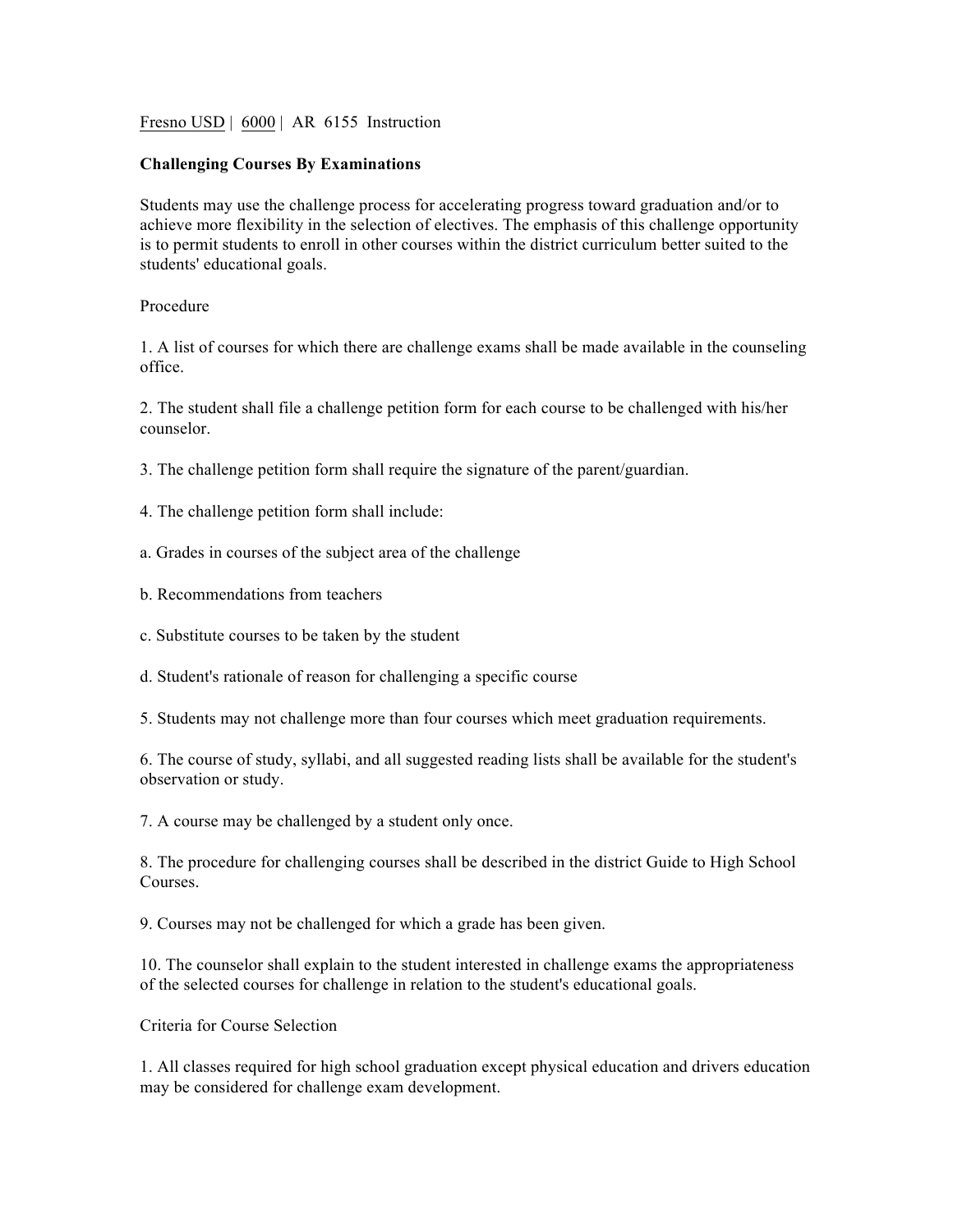2. Courses for challenge exam development shall be selected and approved by the Instructional Program/Design Department.

Test Format

All challenge exams shall include at least three of the following four elements.

1. A multiple-choice section based on course objectives.

2. An essay section based on course objectives.

3. An oral interview section based on course objectives.

4. A practical demonstration or experiment.

Test Development

1. Tests shall be developed by a districtwide committee at the district level under the direction of the Superintendent or designee of Instructional Program/Design and the appropriate subject area coordinator.

2. All test items shall be field tested and validity characteristics analyzed.

3. The criteria for passing all sections shall be determined by the appropriate subject area curriculum committee.

Test Administration

1. The multiple-choice test section, if given, shall be available on a regularly scheduled basis and can serve as a screening tool to determine administration of the remainder of the test.

2. The subject area coordinator in conjunction with the Superintendent or designee of Instructional Program/Design shall determine the location and frequency of the test administration.

3. Reliability characteristics for all sections shall be considered by the district subject area curriculum committee.

Credit and Grades

1. A student who passes the challenge exam shall receive graduation course and unit credit.

2. Passing scores shall be 80 percent or better or a score of five or better on a six point rubric. A grade of A will be awarded for scores in the 90 percent range or a score of six on a six point rubric. A grade of B will be awarded for grades in the 80 percent range or a score of five on a six point rubric. This grade shall be the average of three of the four tests: the multiple-choice test section, the oral interview section, essay section, and the practical demonstration or experiment section. This grade shall be included in the grade point average.